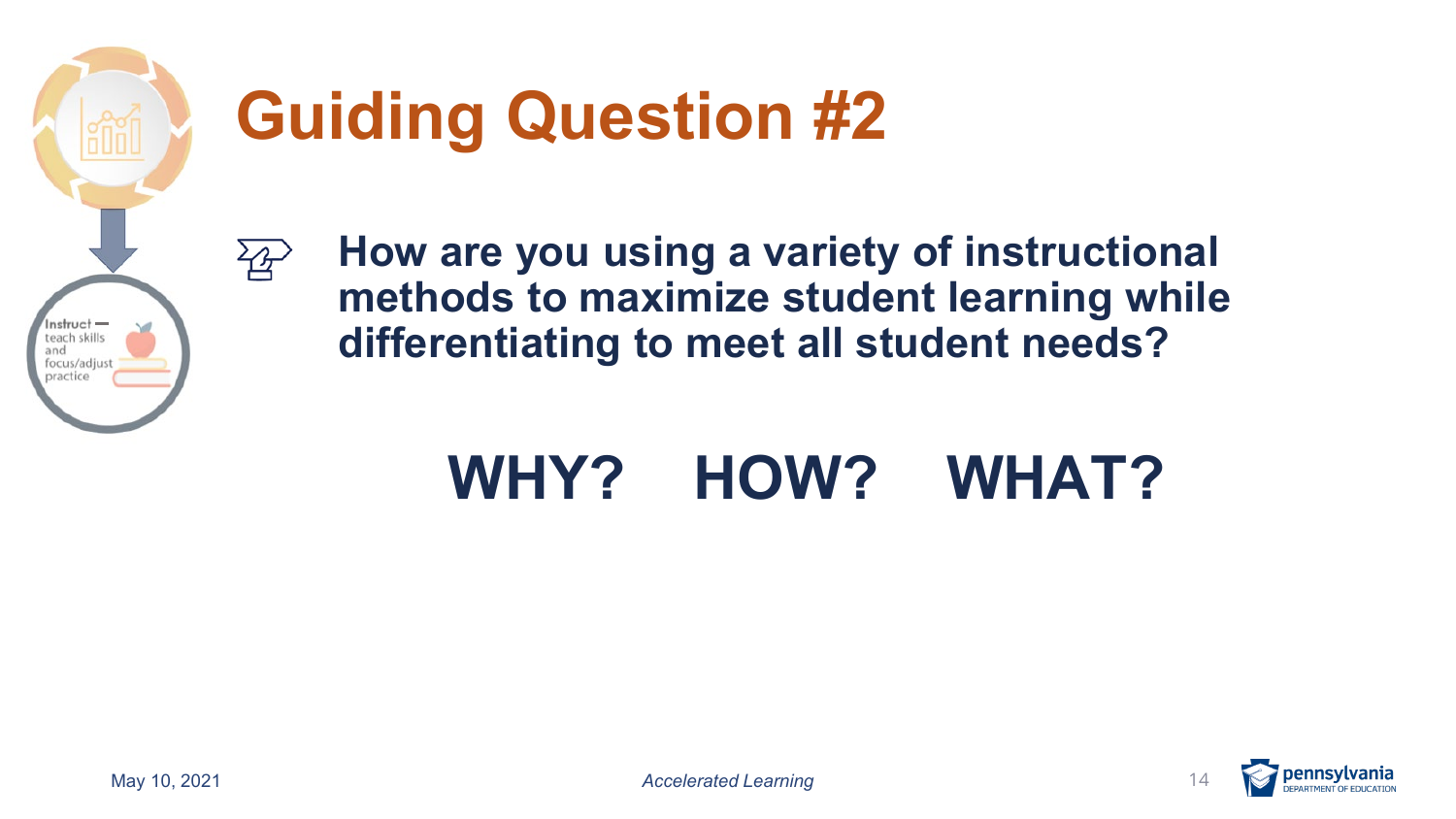

# **WHY is this important?**

- **Evidence-based instructional practices play a**   $\overleftrightarrow{B}$ **vital role in students' success and engagement in the academic process.** 
	- struggle as well as students achieving at high levels. • Provide equity for students experiencing academic
	- • Utilize rigor and college and career readiness for all students.
	- Maximize student engagement and ownership of learning.
	- • Ensure instructional best practices are evident in classrooms.

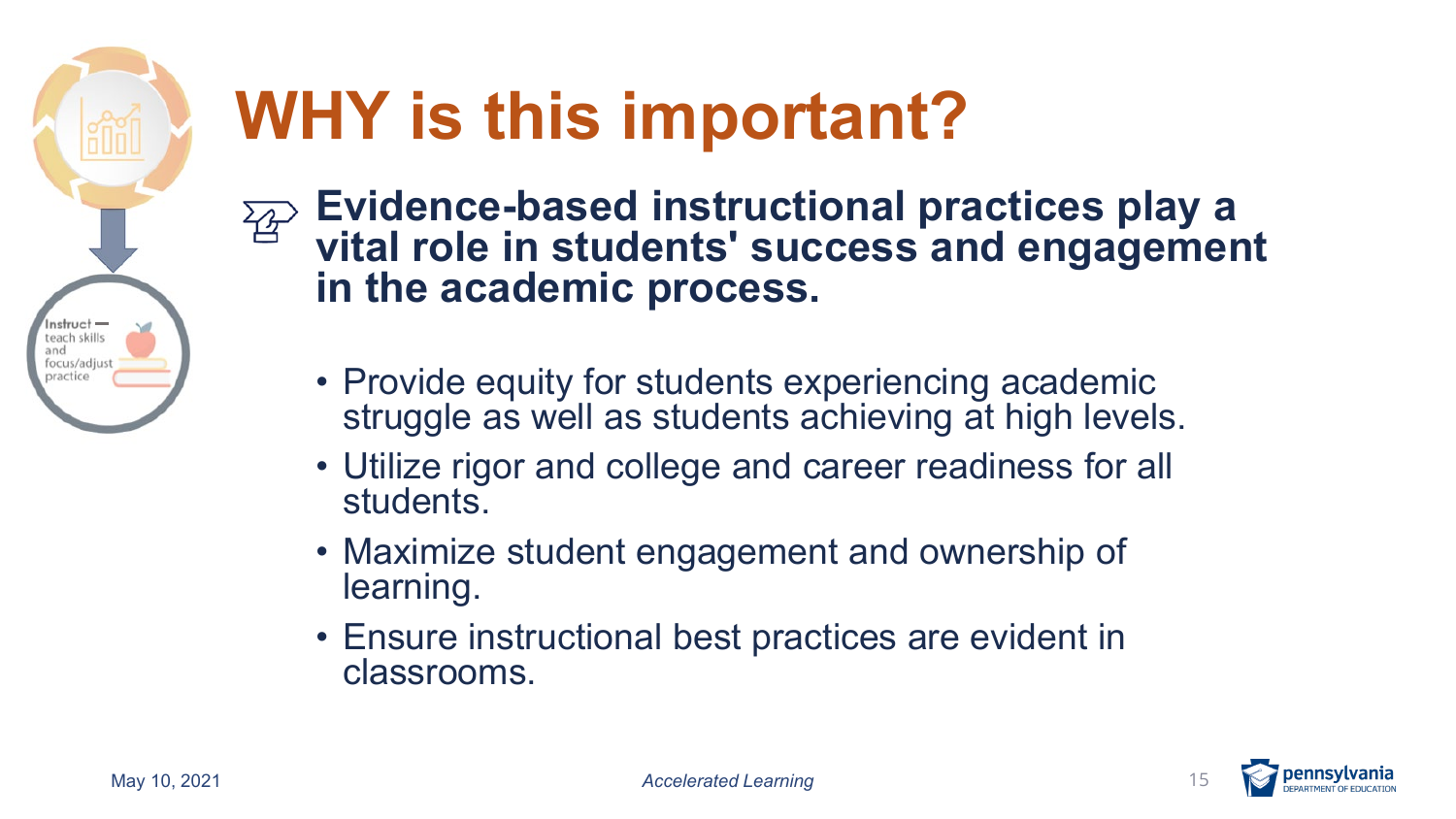

# **HOW will we achieve success?**

- • Identify existing systems of support (e.g., MTSS, EL program and supports for other underserved populations, co-teaching, coaching, etc.)
- Examine evidence-based Tier 1 practices.
- • Use appropriate assessment techniques to guide instruction (benchmark, diagnostic, formative, summative)
- Plan for whole group instruction and small differentiated groups based on need.
- • Examine lesson plans for evidence-based instructional practices, student engagement, differentiation techniques, standards alignment, assessment, scaffolding, etc.
- Implement accountability measures to ensure teachers are scaffolding
- Administrators ensure fidelity of instructional strategies and differentiation methods.
- Examine existing resources and teaching methods.
- • Consider instructional practices for in-person, hybrid, and remote instructional models.
- Maximize allocation of instructional resources, including staff, technology, materials.



May 10, 2021 *Accelerated Learning* 16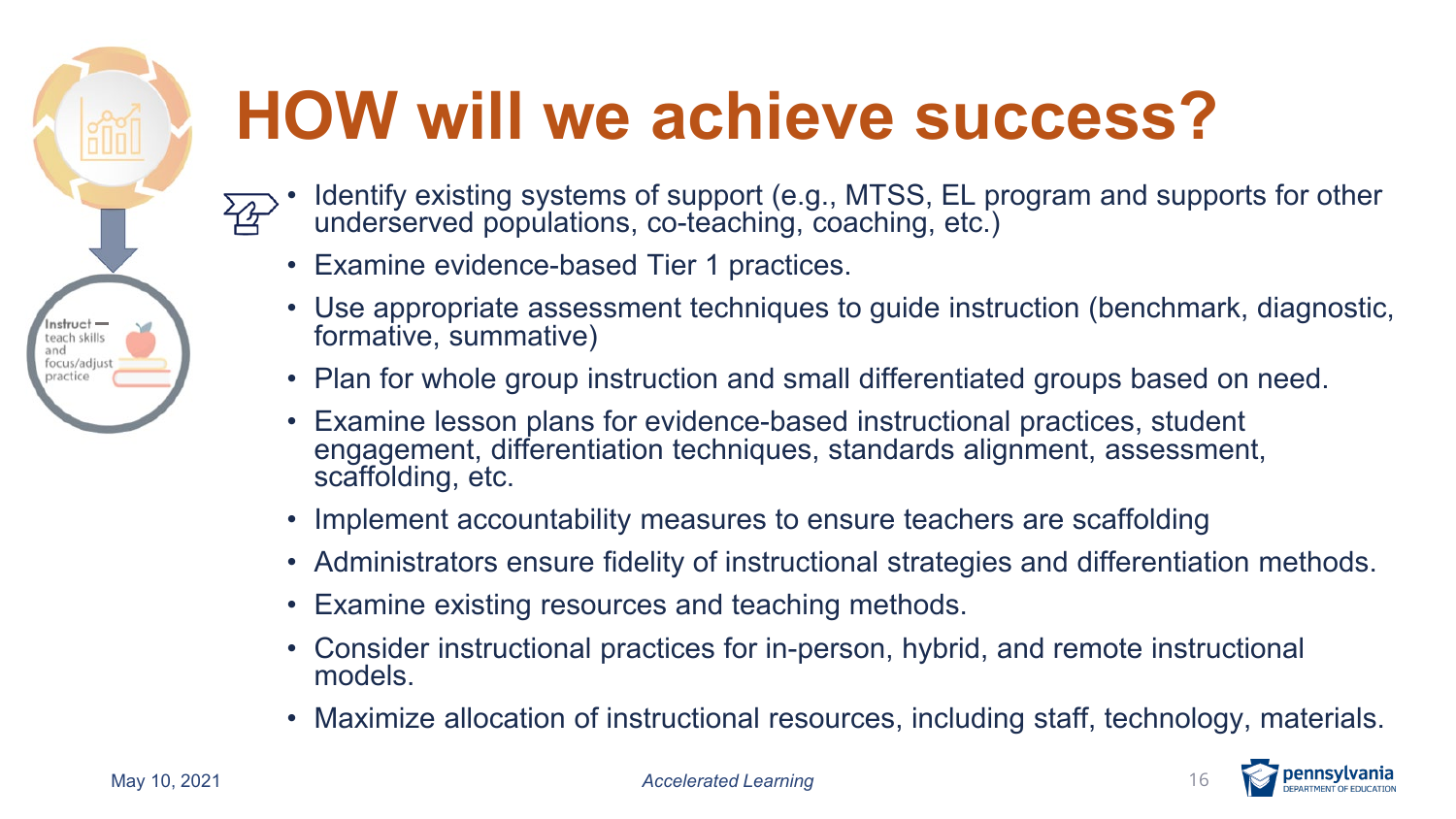# **WHAT research and resources support this initiative?**

- [Educating English Learners \(ELs\)](https://www.education.pa.gov/Policy-Funding/BECS/PACode/Pages/EducatingELs.aspx)  [Lesson Planning](https://cte.smu.edu.sg/approach-teaching/integrated-design/lesson-planning)
- Pennsylvania **Creating Lesson Plans**
- 
- [Webb's Depth of Knowledge](https://www.aps.edu/sapr/documents/resources/Webbs_DOK_Guide.pdf) **Student Engagement**
- SAS Assessment Literacy course  [Student Engagement Instrument](http://checkandconnect.umn.edu/sei/default.html)
- 
- Carol Ann Tomlinson's<br>Differentiation Central
- Differentiated Instruction A Best **Practices Report CONFIGURER 1999 [• OnRamp Remote Learning](http://www.onrampremote.learning.net)**
- 
- Instructional Coaching in  **The New Teachers Guide to**
- [DOK Wheel](https://static.pdesas.org/content/documents/M1-Slide_19_DOK_Wheel_Slide.pdf)  [SAS PD Center course: Sparking](http://pdc.pdesas.org/User/Login?ReturnUrl=%2f%3fmsg%3dtrue&msg=true)
	-
- [Teacher Effectiveness SAS](https://pdesas.org/Frameworks/TeacherFrameworks/TeacherEffectiveness)  PDE College and Career<br>Readiness Toolkit
	- Teaching for Deeper Learning<br>(free ASCD webinar)
	-



े<br>⊰

 $Instruct$ teach skills and focus/adjust practice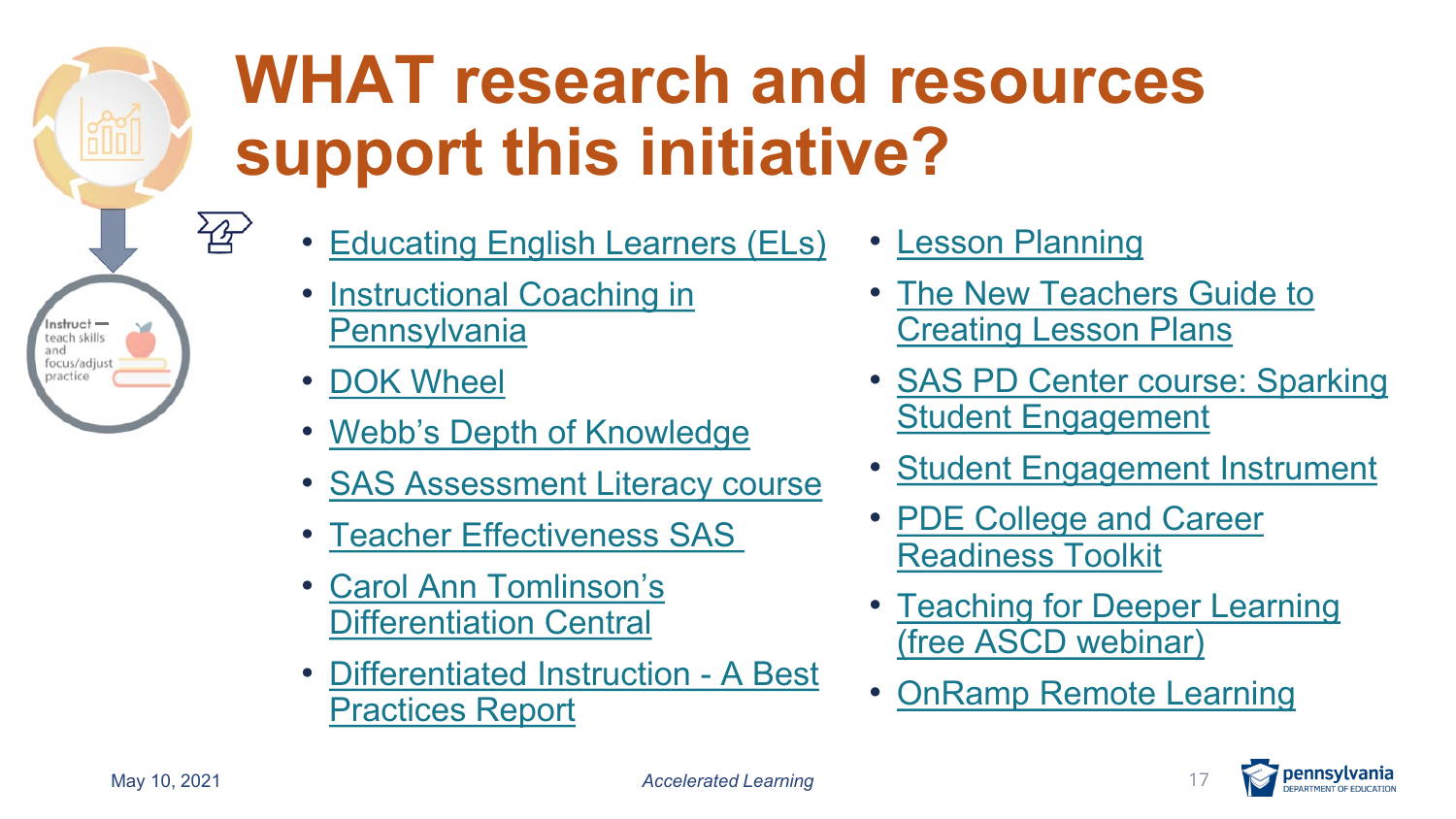## **GQ #2 Reflection**

Do we have a complete understanding of the support needed for teachers and administrators to achieve maximum student engagement?

| <b>Not Yet Evident</b> | <b>Emerging</b>  | <b>Operational</b>                | <b>Exemplary</b>   |
|------------------------|------------------|-----------------------------------|--------------------|
| There is little        | There is minimal | There is adequate There is strong |                    |
| evidence of            | evidence of      | evidence of                       | evidence of        |
| student                | student          | student                           | student            |
| engagement.            | engagement in    | engagement in                     | engagement         |
|                        | some content     | content areas.                    | across all content |
|                        | areas.           |                                   | areas.             |



**:lllll** 

**offering**